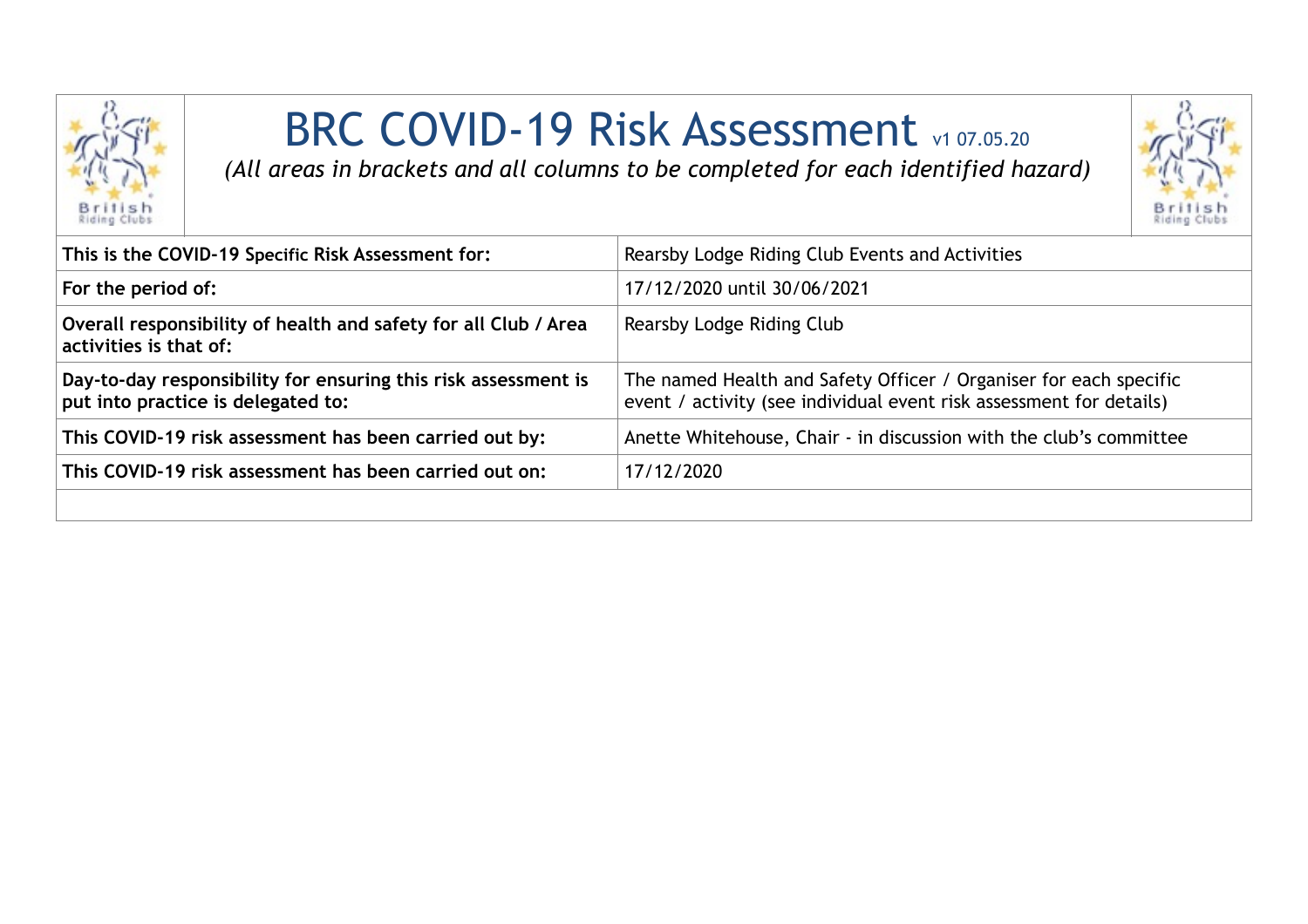| What are the<br>hazards? | Who might be<br>harmed? | How might they<br>be harmed? | What are you already doing? | Do you need to do<br>anything else to<br>manage this risk? | Action<br>Dν<br>whom? | <b>Action</b><br>Dν<br>when? | Date<br>done |
|--------------------------|-------------------------|------------------------------|-----------------------------|------------------------------------------------------------|-----------------------|------------------------------|--------------|
|                          |                         |                              |                             |                                                            |                       |                              |              |

| <b>Training</b><br><b>Activities</b><br>Number of<br>people on site | <b>Riders</b><br><b>Trainers</b><br><b>Helpers</b><br><b>Volunteers</b> | COVID-19<br>through<br>airborne or<br>droplet<br>transmission        | By the spread of Specific times to be given<br>by which attendees arrive<br>and depart<br>Each rider may bring one<br>helper only<br>Maintain log of attendees,<br>including names and<br>contact number for any<br>helpers. Retain it for 6<br>months<br>Liaise with venue and<br>ensure mutual awareness<br>of each other's risk<br>assessments and Covid19<br>procedures | Ensure that only those<br>expected are admitted to<br>the training                                     | Organiser | <b>Before</b><br>and<br>during<br>the<br>training |  |
|---------------------------------------------------------------------|-------------------------------------------------------------------------|----------------------------------------------------------------------|-----------------------------------------------------------------------------------------------------------------------------------------------------------------------------------------------------------------------------------------------------------------------------------------------------------------------------------------------------------------------------|--------------------------------------------------------------------------------------------------------|-----------|---------------------------------------------------|--|
| Communal<br>Areas                                                   | <b>Riders</b><br><b>Trainers</b><br><b>Helpers</b><br>Volunteers        | By the spread of<br>COVID-19 via<br>touching<br>infected<br>surfaces | Provide hand sanitisers in<br>communal areas and<br>display signage to<br>encourage its use as well<br>as frequent hand washing.<br>Use of gloves.                                                                                                                                                                                                                          | All attendees to comply with<br>the Covid19 requirements of<br>the training venues used by<br>the club | Organiser | During<br>the<br>training                         |  |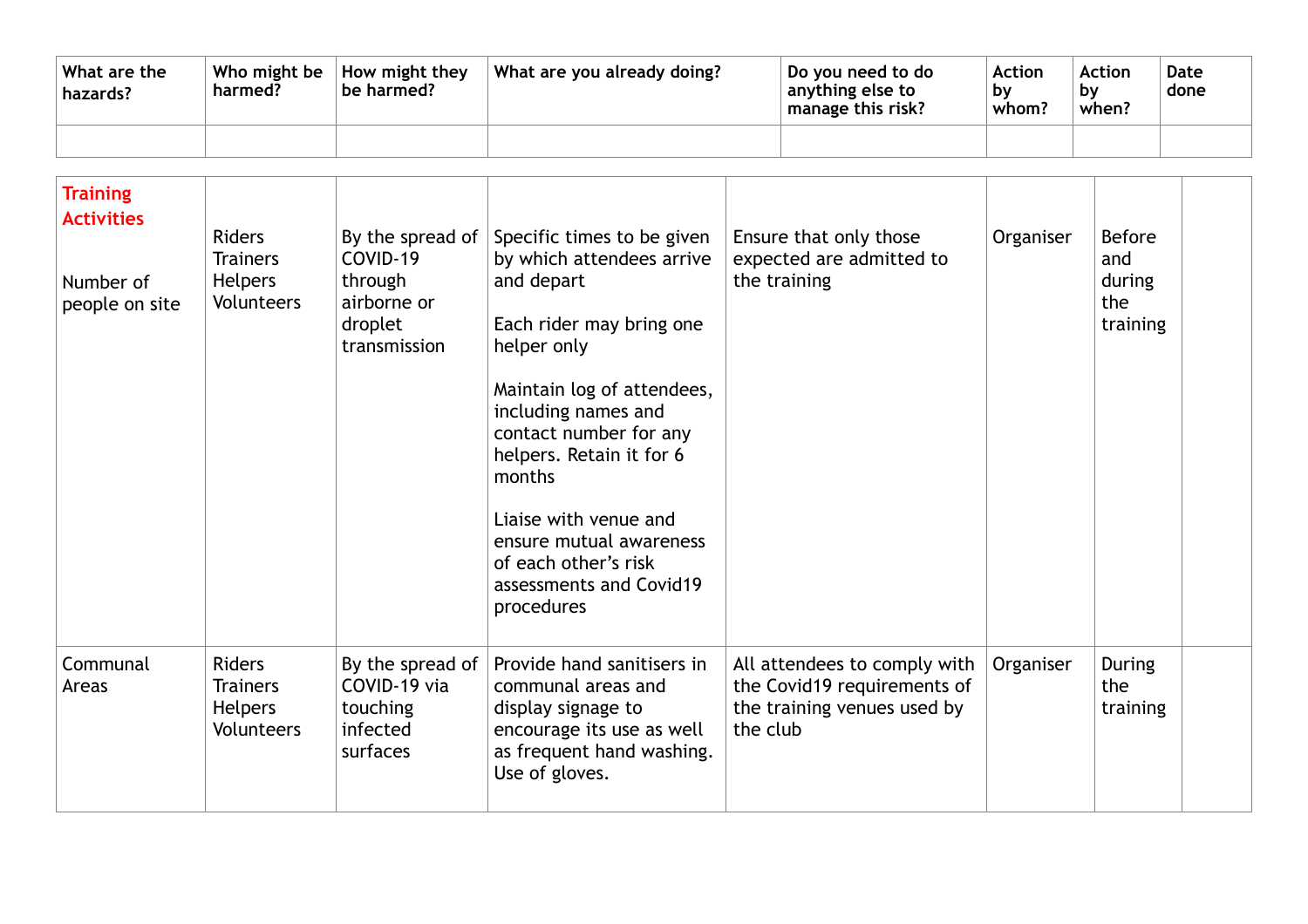| Communal<br>Equipment        | <b>Riders</b><br><b>Trainers</b><br><b>Helpers</b><br><b>Volunteers</b> | By the spread of<br>COVID-19 via<br>touching<br>infected<br>surfaces | Wash and sanitise hands -<br>and/or use gloves                                                                                                                  |                                                                                                                                                                                                                                                                                                                                                                                                          | Organiser<br><b>Trainer</b> | During<br>the<br>training                         |
|------------------------------|-------------------------------------------------------------------------|----------------------------------------------------------------------|-----------------------------------------------------------------------------------------------------------------------------------------------------------------|----------------------------------------------------------------------------------------------------------------------------------------------------------------------------------------------------------------------------------------------------------------------------------------------------------------------------------------------------------------------------------------------------------|-----------------------------|---------------------------------------------------|
| Vulnerable<br>Groups         | <b>Riders</b><br><b>Trainers</b><br><b>Helpers</b><br><b>Volunteers</b> | By the<br>increased<br>health risk if<br>infected                    | Those in vulnerably groups<br>may wish to take<br>additional precautions,<br>such as face masks. If<br>used when riding not to be<br>attached to the riding hat |                                                                                                                                                                                                                                                                                                                                                                                                          | Organiser                   | <b>Before</b><br>and<br>during<br>the<br>training |
| Infected person<br>attending | <b>Riders</b><br><b>Trainers</b><br><b>Helpers</b><br><b>Volunteers</b> | By the<br>increased risk of<br>transmission                          |                                                                                                                                                                 | Anyone with a temperature<br>or any other symptoms<br>should stay at home. All<br>attendees to check their<br>temperature before leaving<br>home<br>Anyone, who has been in<br>contact with anyone that is<br>displaying any symptoms<br>should stay at home<br>All attendees to let the club<br>chair know if they are<br>diagnosed with Covid 19<br>during a fortnight after<br>attending the training | Anyone<br>diagnosed         |                                                   |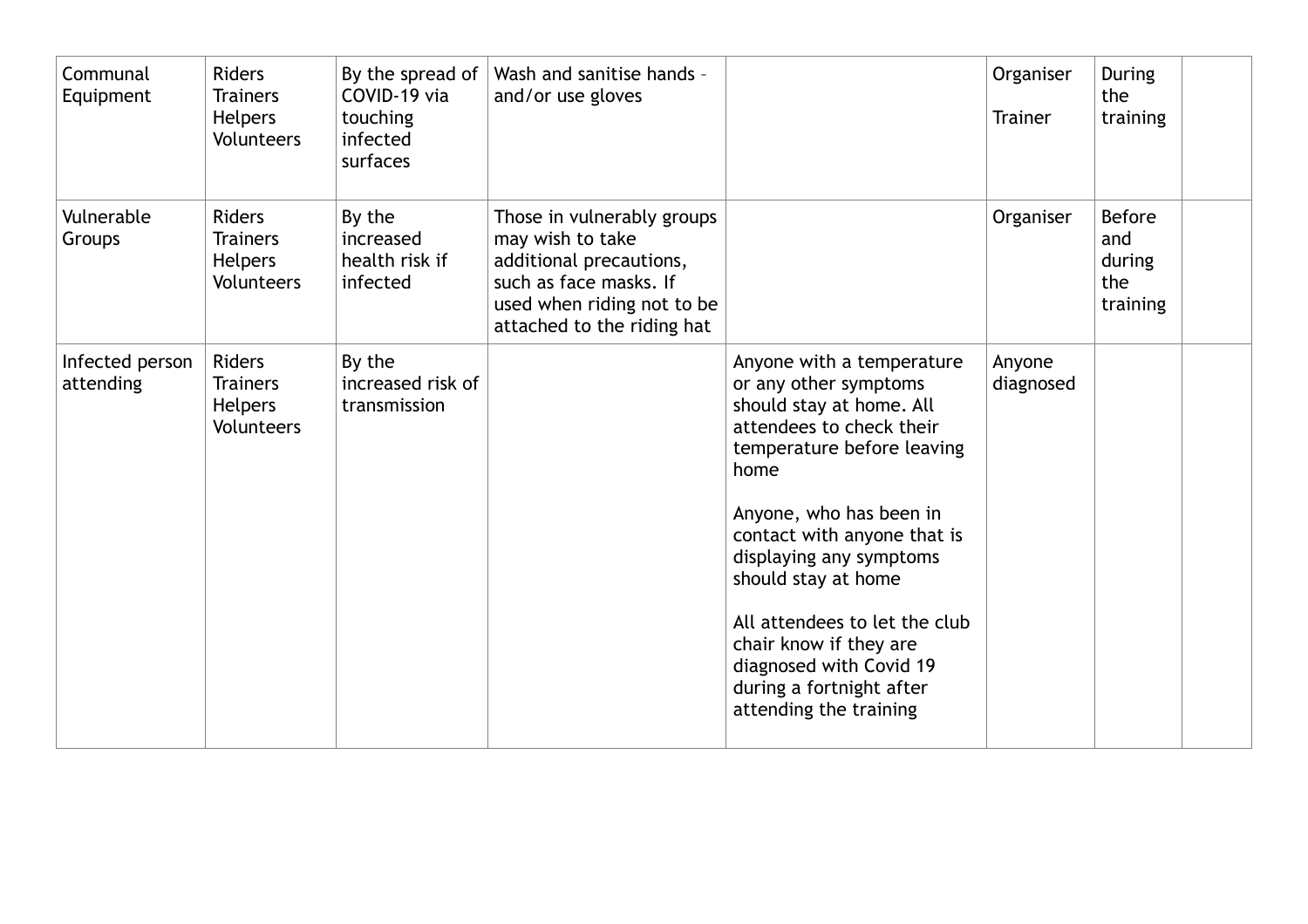| Level of activity                           | <b>Horses</b><br><b>Riders</b>                                          | Due to being un-<br>fit or out of<br>practice after<br>lockdown                      |                                                                                                                       | Trainers and riders to be<br>mindful of the likelihood of<br>reduced fitness of horses and<br>riders                                                                                                                                                                                                                                            | Riders and<br>trainers | During<br>the<br>training<br>session |  |
|---------------------------------------------|-------------------------------------------------------------------------|--------------------------------------------------------------------------------------|-----------------------------------------------------------------------------------------------------------------------|-------------------------------------------------------------------------------------------------------------------------------------------------------------------------------------------------------------------------------------------------------------------------------------------------------------------------------------------------|------------------------|--------------------------------------|--|
| Passport and flu<br>vacc checking           | Riders<br><b>Trainers</b><br><b>Helpers</b><br>Volunteers               | Due to a busy<br>area if checked<br>on site - danger<br>of increased<br>transmission | All passports to be<br>checked                                                                                        | electronically in advance                                                                                                                                                                                                                                                                                                                       | Organiser              | $\ln$<br>advance                     |  |
| Event money<br>and paperwork                | <b>Riders</b><br><b>Trainers</b><br><b>Helpers</b><br><b>Volunteers</b> | Due to an<br>increased risk of<br>transmission by<br>handling<br>physical items      | Any paperwork to be<br>completed in advance<br>Payments to be made by<br>attendees in advance on<br>line or by cheque | All attendees, including<br>helpers to be checked in at<br>the training session                                                                                                                                                                                                                                                                 | Organiser              | In<br>advance                        |  |
| Non-<br>Compliance<br>with H&S<br>protocols |                                                                         | By people<br>ignoring or<br>being un-aware<br>the events<br>control<br>measures      |                                                                                                                       | All club members to be given<br>a copy of this risk assessment   Club chair<br>with a statement that if they<br>attend, they agree to<br>comply.<br>Any non-compliance to be<br>addressed on the day as<br>required<br>Any attendee not complying<br>after a request will be asked<br>to leave<br>BRC will be informed of any<br>non-compliance | Organiser              | $\ln$<br>advance                     |  |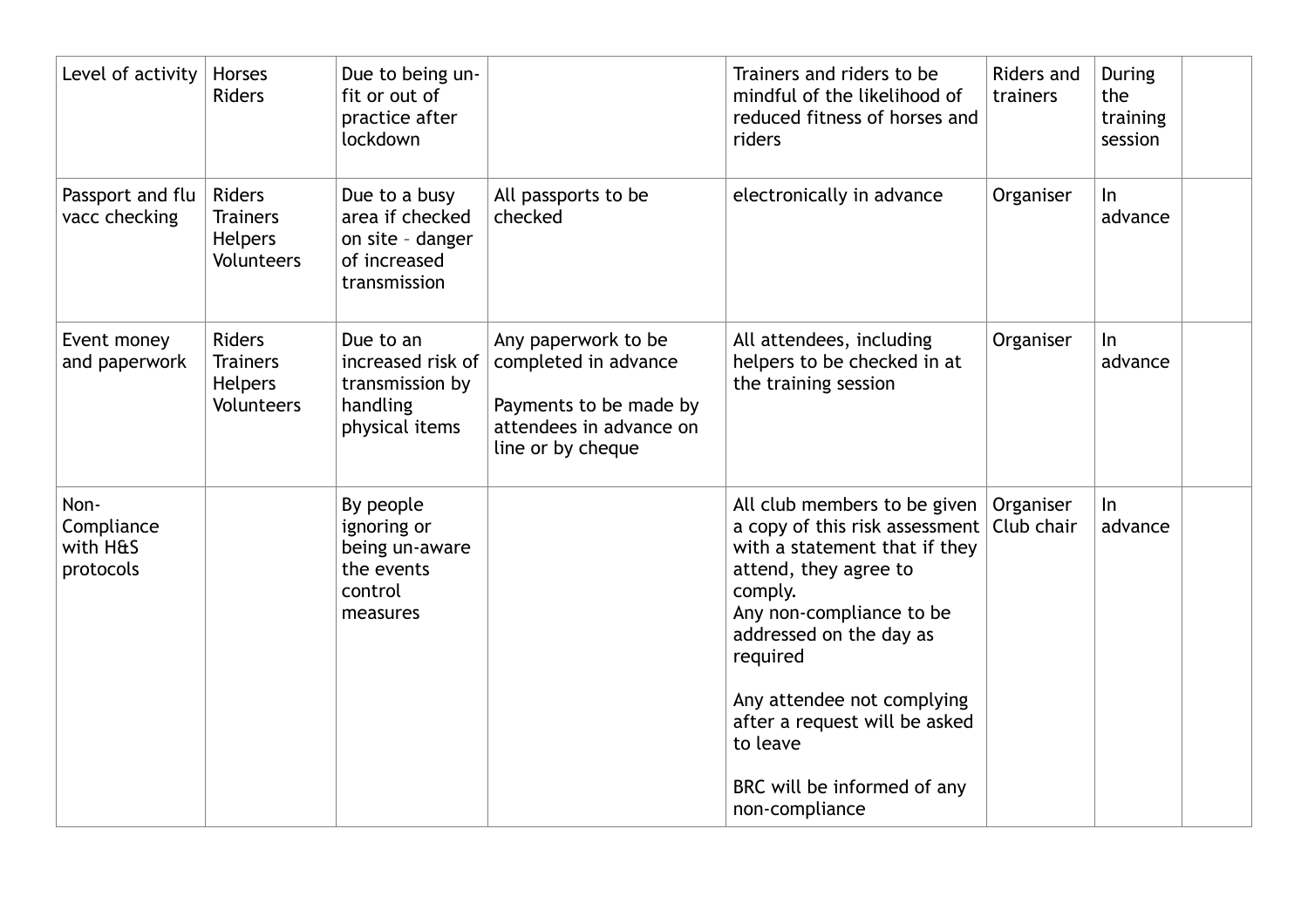| Methods of<br>communication        | <b>Not</b><br>applicable at<br>training<br>event | By sharing<br>radios etc<br>amongst<br>different people<br>or by face-to-<br>face contact |  |  |  |
|------------------------------------|--------------------------------------------------|-------------------------------------------------------------------------------------------|--|--|--|
| Busy areas of<br>the site          | <b>Not</b><br>applicable at<br>training<br>event | Due to<br>increased<br>proximity of<br>people in a<br>smaller area                        |  |  |  |
| Declarations /<br>secretary's area | <b>Not</b><br>applicable at<br>training<br>event | Due to<br>increased<br>proximity of<br>people and<br>transfer of<br>equipment             |  |  |  |
| Catering<br>facilities             | <b>Not</b><br>applicable at<br>training<br>event | Due to<br>increased<br>proximity of<br>people using<br>one service                        |  |  |  |
| Scoreboards                        | <b>Not</b><br>applicable at<br>training<br>event | Due to<br>increased<br>proximity of<br>people wanting<br>to see scores                    |  |  |  |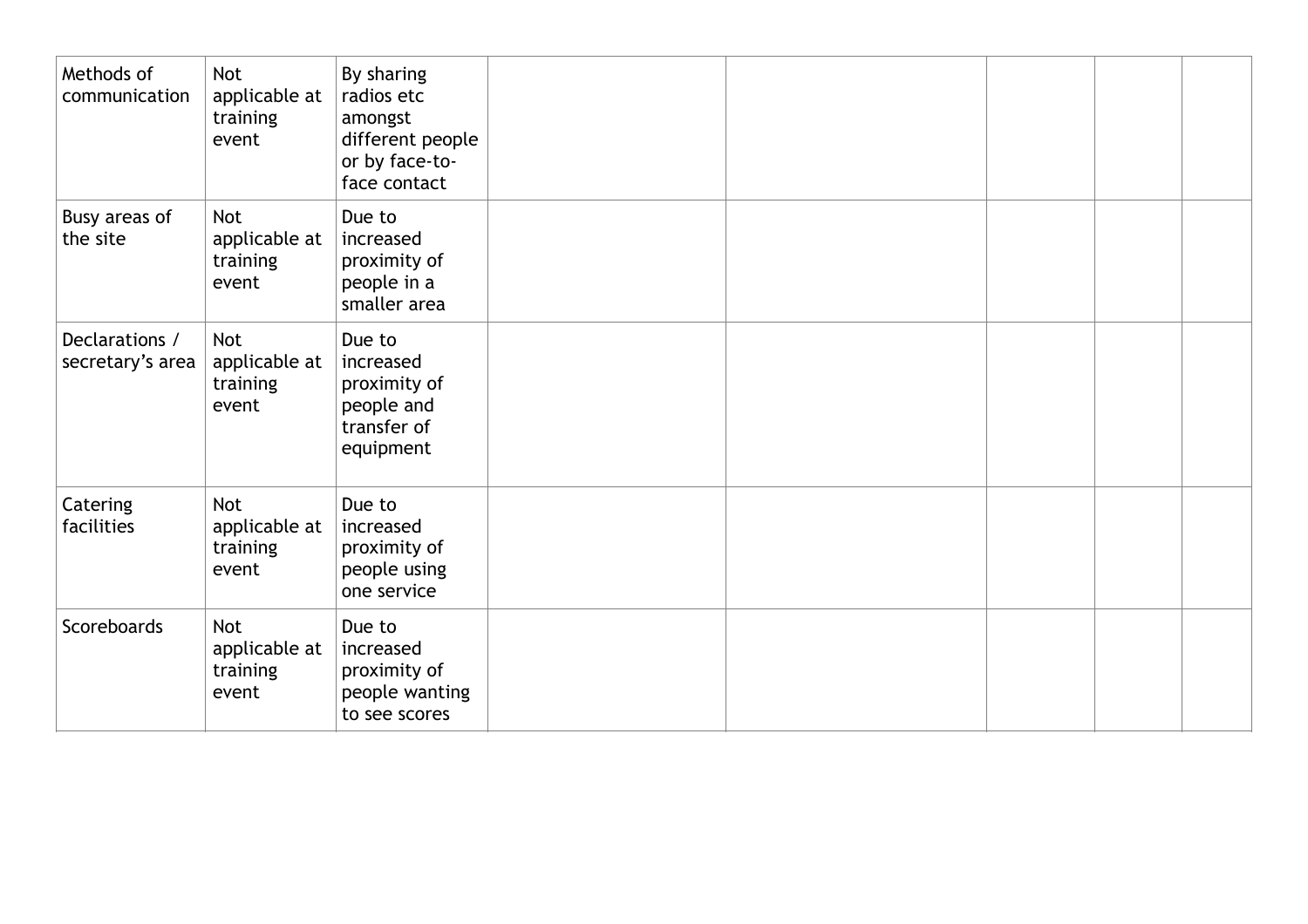| Presentations                                               | <b>Not</b><br>applicable at<br>training<br>event          | Due to<br>increased<br>proximity of<br>people and<br>transfer of<br>rosettes |                                                                                               |           |                          |  |
|-------------------------------------------------------------|-----------------------------------------------------------|------------------------------------------------------------------------------|-----------------------------------------------------------------------------------------------|-----------|--------------------------|--|
| Groups of<br>officials -<br>scorers, control<br>box, judges | <b>Not</b><br>applicable at<br>training<br>event          | Due to close<br>proximity of<br>people in a<br>small area                    |                                                                                               |           |                          |  |
| <b>Official</b><br>Photographer                             | <b>Not</b><br>applicable at<br>training<br>event          | Due to a small<br>area being used<br>for viewing of<br>pictures              |                                                                                               |           |                          |  |
| <b>Stables</b>                                              | <b>Not</b><br>applicable at<br>training<br>event          | Due to enclosed<br>area with high<br>footfall                                |                                                                                               |           |                          |  |
| <b>PPE</b>                                                  | <b>Not</b><br>applicable at<br>training<br>event          | Due to allergies<br>or ineffective<br><b>PPE</b>                             |                                                                                               |           |                          |  |
| Chemicals used<br>for<br>disinfecting /<br>sanitising       | <b>Riders</b><br><b>Trainers</b><br>Helpers<br>Volunteers | Due to incorrect<br>use, storage or<br>disposal                              | Chemicals, handtowels and<br>any other potentially<br>contaminated waste to be<br>disposed of | Organiser | After<br>the<br>training |  |
| Event<br>Paperwork                                          | <b>Not</b><br>applicable at<br>training<br>event          | Due to contact<br>by multiple<br>people                                      |                                                                                               |           |                          |  |